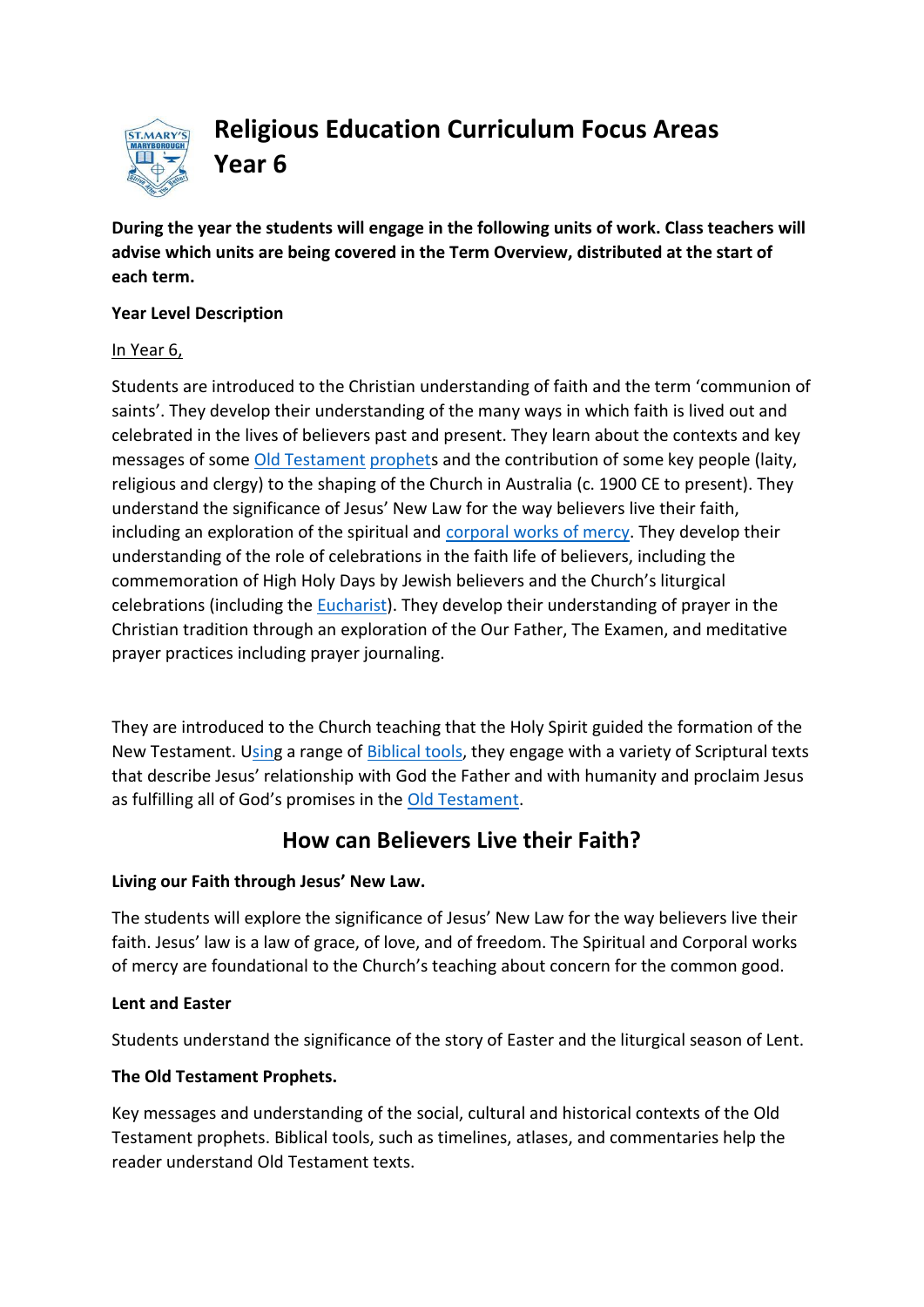#### **Praying with Jesus.**

Students will participate and explain the importance of personal and communal prayer. They will study and understand the Our Father and The Examen and be able to see the importance of these prayers in their lives, the Church and community. They will learn to participate respectfully in a variety of prayer experiences.

#### **The Holy Spirit in the land down under.**

How does the Holy Spirit affect our lives as believers – Australian Catholic Christians? Students will learn ways in which faith was lived out in the past and how this is the same or different now in the present. They will investigate how Catholics have developed in Australia over the years.

#### **Celebration and Faith throughout the year.**

What is faith? Christians believe faith is a virtue freely gifted by God. The celebration of Eucharist and parts of the mass, including the Lord's Prayer support the faith life of Christians. The commemoration of the High Holy days in Judaism shares and strengthens the faith of believers. The liturgical year in the Catholic Church. Communion of Saints.

#### **Jesus and his relationship with God.**

Jesus' relationship with God the Father and with humanity is described in scripture using a variety of titles and images. Titles of Jesus can reflect Jesus as fulfilment of God's promises in the Old Testament, including Messiah, Son of Man, and Saviour**.**

#### **Advent**

Introduce the students to the Liturgical Season of Advent

## **Achievement Standard**

#### **By the end of Year 6,**

Students analyse information from a variety of texts, including [New Testament](http://www.rec.bne.catholic.edu.au/Pages/Religious-Education.aspx) texts and the [wisdom](http://www.rec.bne.catholic.edu.au/Pages/Religious-Education.aspx) of Australian Catholic Christians, to explain the action of the Holy Spirit in the lives of believers. They select and use evidence from Scriptural texts to show how these texts describe Jesus' relationship with God the Father and with humanity, including the proclamation of Jesus as fulfilling God's promises in th[e Old Testament.](http://www.rec.bne.catholic.edu.au/Pages/Religious-Education.aspx)

Students identify and describe many ways in which faith is lived out in the lives of believers past and present, including Catholics in a developing Australian nation (c. 1900 CE to present). They analyse the key messages and contexts of some [Old Testament](http://www.rec.bne.catholic.edu.au/Pages/Religious-Education.aspx) prophets. They explain the significance of Jesus' New Law for the way believers live their faith and examine the spiritual and [corporal works of](http://www.rec.bne.catholic.edu.au/Pages/Religious-Education.aspx)  [mercy.](http://www.rec.bne.catholic.edu.au/Pages/Religious-Education.aspx) They identify and describe many ways in which faith is celebrated in the lives of believers, past and present, including the commemoration of High Holy Days by Jewish believers; the Church's liturgical year and the celebration o[f Eucharist.](http://www.rec.bne.catholic.edu.au/Pages/Religious-Education.aspx) They demonstrate an understanding of the term 'communion of saints'. They explain the significance of personal and communal prayer, including the Our Father and The Examen, and the use of spiritual exercises, including reflective prayer journaling